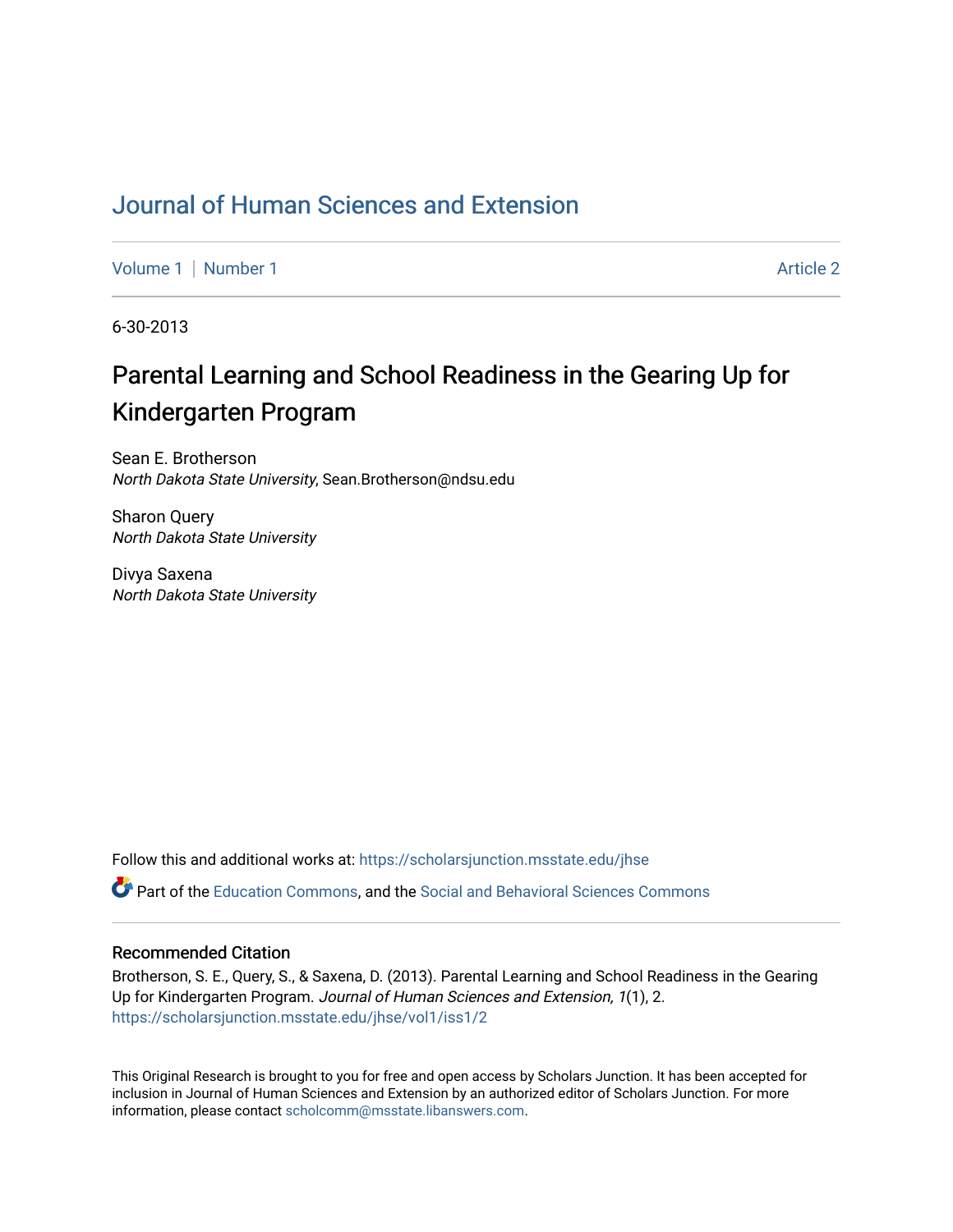## **Parental Learning and School Readiness in the** *Gearing Up for Kindergarten* **Program**

**Sean E. Brotherson Sharon Query Divya Saxena** 

*North Dakota State University* 

*Entering kindergarten is a key moment in a young child's life, and parents are a child's first teacher. What can guide parents as they assist children with school readiness? Gearing Up for Kindergarten is an intensive parent education and school readiness program designed to help parents and children prepare for school. Gearing Up for Kindergarten is a parent education program that combines early learning opportunities for pre-kindergarten children with parent education opportunities for adults. This study presents findings from evaluation efforts conducted with 59 Gearing Up for Kindergarten adult participants during the 2006-2007 school year. Participants in the program demonstrated (1) high satisfaction with program quality and experiences, (2) impacts on parental knowledge and confidence, and (3) significant and positive changes in parental practices related to school readiness. Implications for parent education and programs intended to strengthen school readiness among pre-kindergarten children are explored. Parent education on school readiness can provide a substantive resource as parents help their children develop and become ready for the school years.* 

*Keywords*: parent education, parenting, school readiness, young children, program evaluation

## **Introduction and Background**

School readiness for children entering kindergarten has become a topic of substantive interest and attention in early childhood care and education (McLanahan, 2005). As a child's first teacher, parents play a vital role in understanding the readiness of their children and what they can do as parents to prepare their children for a successful school experience (Sheridan, Knoche, Kupzyk, Edwards, & Marvin, 2011; Zill, 1995). Child advocates contend that children will be less likely to enter school ready to learn unless families, schools and communities work together to provide environments designed to support the growth of children across all areas of development (El Nokali, Bachman, & Votruba-Drzal, 2010; Merkowitz, Jelley, Collins, & Arkin, 1997; Walsh, 2005).

Direct correspondence to Sean E. Brotherson at sean.brotherson@ndsu.edu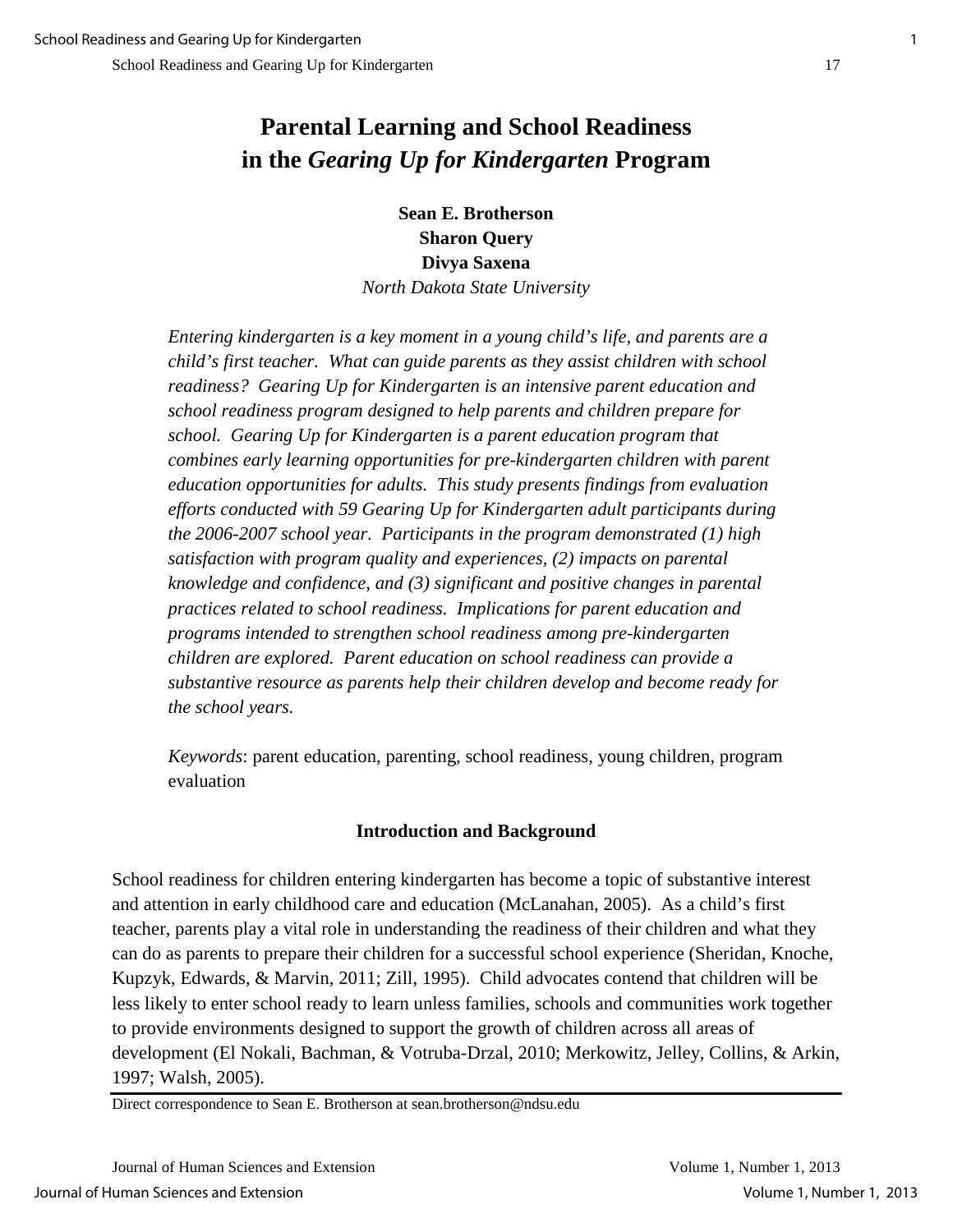Parent education tends to be more successful when it responds to specific family concerns and meets the developmental priorities of children at specific points in time (Duncan & Goddard, 2005; Kettner, Moroney, & Martin, 2013; Mulroy, Goldman, & Wales, 1998). With the increased emphasis on school achievement fostered by the No Child Left Behind Act and greater global competition in education, American schoolchildren are being asked to enter school more prepared and ready to learn than ever before. Further, a child's early years offer an excellent time to intervene with parents and children to foster school readiness (Kock, 2003; Sheridan et al., 2011). Research on children and school achievement clearly has shown that parental involvement is among the best predictors of a child's readiness and performance in school (Henderson & Berla, 1994). Patterns of parental involvement directly affect student achievement and promote academic success (Hill & Taylor, 2004).

School readiness has been defined as "the skills, knowledge, behaviors, and accomplishments that children know and can do as they enter kindergarten in the following areas of child development: social and emotional development; approaches to learning; language and literacy development; creativity and the arts; cognition and general knowledge; and physical well-being and motor development" (Minnesota Department of Education, 2007, p. 1). To meet the needs of children preparing for school and their parents at a key developmental and social time period, the *Gearing Up for Kindergarten* educational program was developed and piloted.

## **A Brief Overview of** *Gearing Up for Kindergarten*

*Gearing Up for Kindergarten* is a prevention-focused parent education program designed to facilitate parental involvement, child development and school readiness. The program was developed and piloted by the North Dakota State University (NDSU) Extension Service, in collaboration with local public schools in eastern North Dakota. Initial funding for program development and implementation was received through the United Way Foundation. The program was developed in response to a competitive grant opportunity designed to facilitate early childhood education and school readiness, which was undertaken by the United Way as part of its Success by Six strategic initiative. The initial year of operation was the 2006-2007 academic year. The program has operated primarily in the state of North Dakota during a period of pilot testing and refinement since its inception.

The *Gearing Up for Kindergarten* program consists of two eight-week sessions that run for 90 minutes to two hours each time. The program is designed for families and children to participate during the year prior to entering kindergarten, typically scheduled for eight weeks in the fall and then for eight weeks in the spring of the pre-kindergarten year. The sessions begin with 45 minutes of parent-child interaction activities focused on math, reading, sensory awareness, science, art, and imaginary play. Parents then separate for parent education on topics related to child development and school readiness (e.g., child guidance, media, temperament, reading and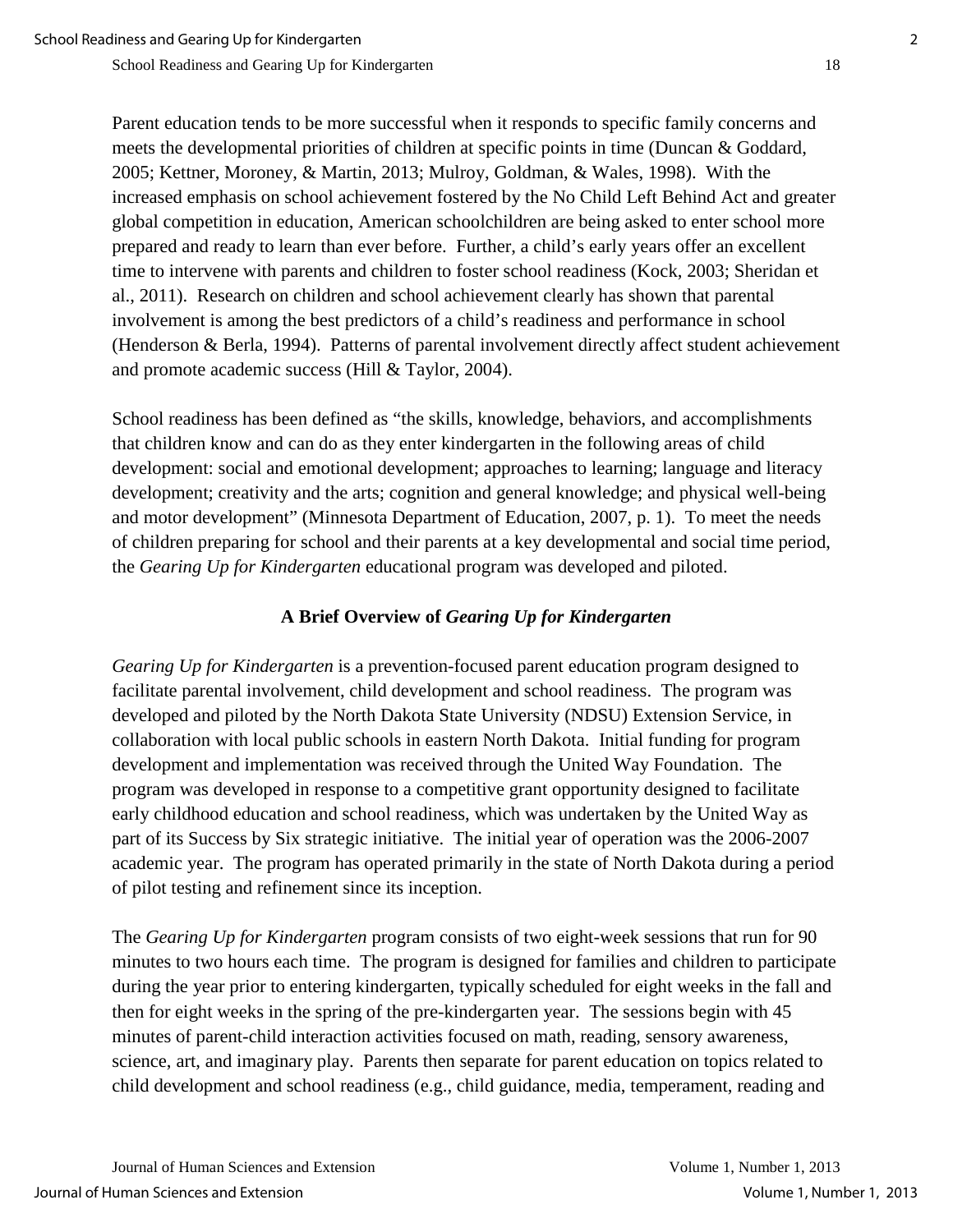children, nutrition, parenting styles, and other issues). The children join with an early childhood facilitator and classroom assistant to engage in circle time and other early learning activities. The child-focused activities center on a variety of developmental tasks, such as getting along with others, listening, taking turns, responsibility, and literacy skills.

Parents are a child's first and best teachers, but many parents want and need support in their role of preparing their children for success in school (El Nokali et al., 2010; Hall, 2007). *Gearing Up for Kindergarten* is designed to provide the needed support for parents and children by improving access to information; providing a school-based setting and parent education class; and building relationships among children, parents, and school personnel.

## **Purpose of the Study**

Parent and family interventions targeted at younger ages have great potential to generate cumulative benefits by altering a child's future developmental trajectory (Heckman, 2000; Schweinhart et al., 2005). Parents and their knowledge and involvement have a key role in preparing children for a successful transition into school (Epstein, 2001; Sheridan et al., 2011). Assessment of educational programs meant to assist parents and children can provide needed insights on how individuals perceive a program and what aspects of the program are working (DeBord, Roseboro, & Wicker, 1998; Kettner et al., 2012).

The purpose of this study was to gather information on basic demographics of program participants and parent perceptions of the general value and impacts of the program. In addition, the study examined parent perceptions on the value of specific topics in the program, as well as perceived outcomes for parents who participated in the program. Parents were asked to rate:

- Overall value of the educational program,
- General impacts of the program on overall parenting and knowledge,
- Value of specific class sessions to parents, and
- Perceived impacts of the program on parental knowledge and behavior in areas related to school readiness.

This process facilitated the assessment of how *Gearing Up for Kindergarten* affected parents of pre-kindergarten children in its pilot year.

## **Methodology and Sample**

*Gearing Up for Kindergarten* operated in its pilot year (2006-2007) at five sites, which included four elementary schools and one Head Start program. Recruitment brochures were distributed through a variety of cooperating agencies, including schools, Even Start and Head Start, child care programs, social services, and public libraries. Sites operated with an enrollment limit of 15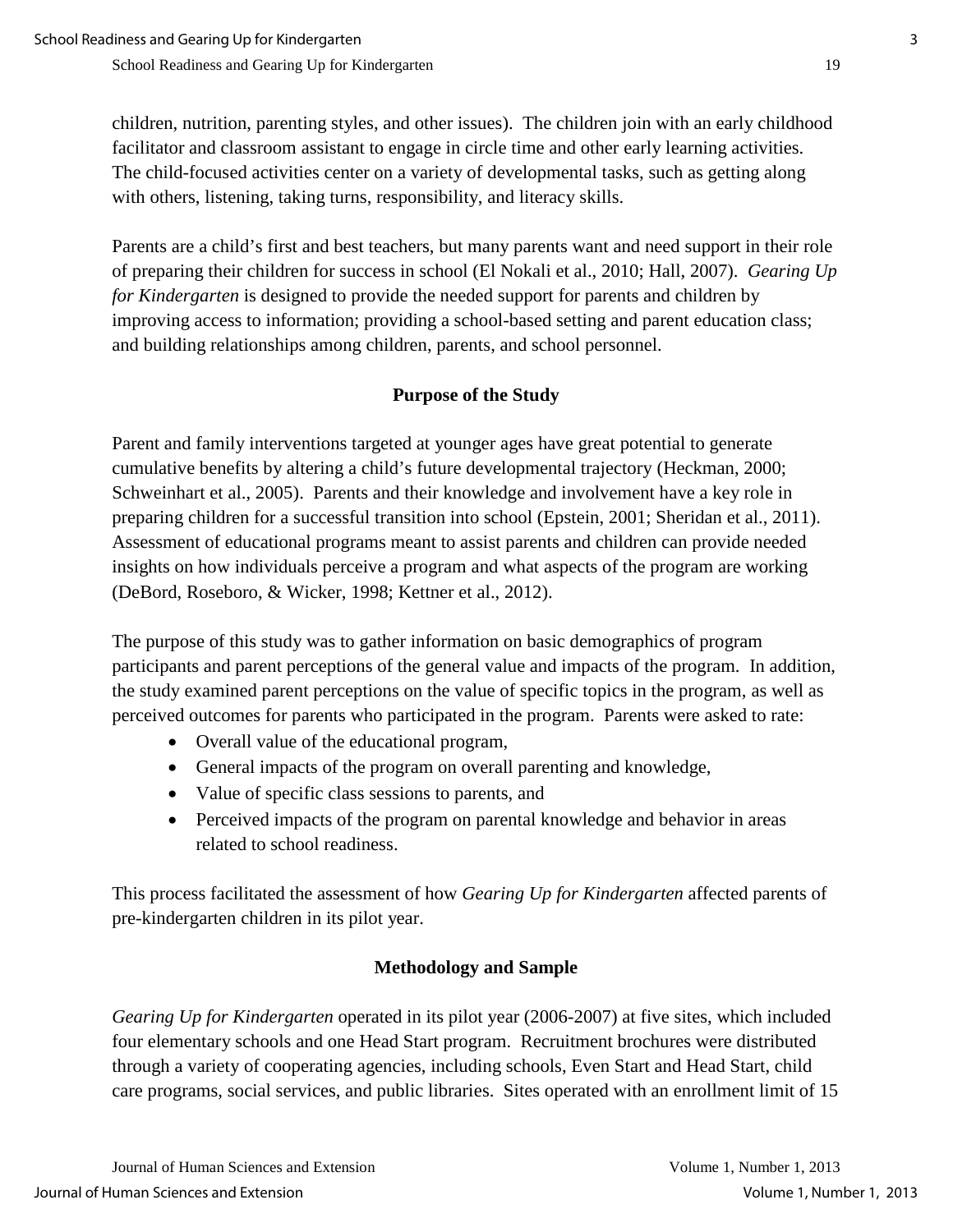families per site, and total enrollment for Fall 2006 was 69 families. Families were enrolled into the program on a first-come, first-served basis. All families were welcome to participate, and enrollment was not restricted to a particular family context. Due to limited funding in the program's pilot year, only one session of the program operated at each program site in North Dakota. Parents and their pre-kindergarten children participated in two eight-week educational sessions, one each in Fall 2006 and Spring 2007. Parents completed a self-report retrospective pretest questionnaire twice, once at the end of the first eight-week session and again upon program completion.

The retrospective pretest completed by parents was developed as a specific program evaluation instrument based upon the objectives and content of the *Gearing Up for Kindergarten* program. The questionnaire included 8 questions on demographic characteristics of participants, 10 questions on perceived value and general impacts of the program, 2 questions on the perceived value of specific class sessions, and 33 questions focused on parent knowledge and behavior linked with areas addressed by the program content. The questionnaire was pilot tested with two small focus groups of four to five parents each and also reviewed by two university faculty members and three early childhood educators. This review process demonstrated the face validity of the instrument.

A total sample of 59 participants from all program sites completed the questionnaire, resulting in an 85.5% response rate to the survey. Seventy-eight percent of respondents were women, and 22% were men. The mean age for parents in the study was 33.8 years (*SD*=7.12 years). The average number of children these parents reported having was 2.29 children (*SD*=1.23). The majority of respondents (96.6%) reported themselves as Caucasian, followed by Native Americans and African Americans (1.7% each). The majority of respondents (93.2%) reported being currently married, followed by single and never married (5.1%) and cohabiting (1.7%). Nearly half (47.5%) of participants reported having a 4-year college degree or higher, followed by a 2-year college degree (22%), some college (22%), high school degree/GED (6.8%), and some high school (1.7%). A majority of participants (64.4%) indicated they held full-time employment, with most others working part-time or remaining at home with children. Seventyeight percent of parents lived in an urban setting, followed by 22% in a rural setting. Finally, 89.9% of participants indicated involvement in 6 or more sessions of the program during Fall 2006, which was also similar in the Spring 2007 session (88%).

## **Study Findings**

The primary focus of the program evaluation centered on the overall value and perceived impacts of *Gearing Up for Kindergarten* on adult participants. The two retrospective pretest questionnaires had the same questions on overall value and general impacts of the program, while questions on specific class sessions and parent impacts were specific to the particular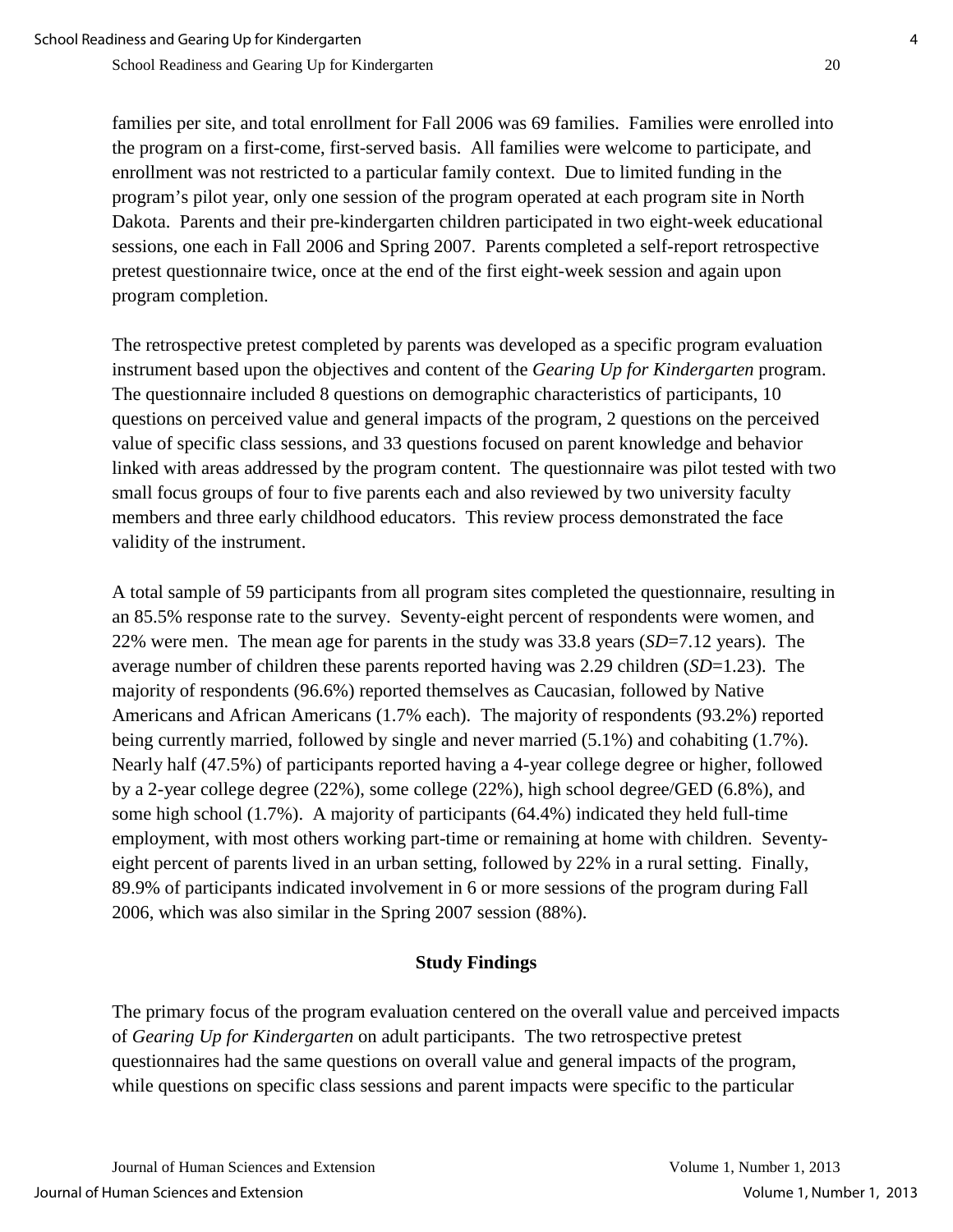session of the program. Overall value of the educational program was assessed with four questions using a 5-point scale from *not useful* to *extremely useful*. General impacts of the program on overall parenting and knowledge were assessed with six questions using a 5-point Likert scale. The perceived value of specific class sessions to parents was assessed with eight questions (for each session) using a 5-point Likert scale. Perceived impacts of the program on parental knowledge and behavior related to school readiness was assessed with 16 questions for the Fall 2006 session and 17 questions for the Spring 2007 session, using a 5-point Likert scale from *hardly ever* to *almost always*.

#### **Overall Value of the Program**

Participants were first asked about the program in general and the quality of their experiences. Asked about the overall value of the program, 73% of parents in the first program session (Fall 2006) indicated it was very or extremely useful to them, with 76% responding similarly following the Spring 2007 session. Among participants in Fall 2006, 78% said the handouts and learning activities in the program were very or extremely useful to them, while 76% responded similarly following the Spring session. All participants agreed or strongly agreed that the information in the program was presented to them in a clear and helpful manner. Similarly, 78% of parents in the Fall session strongly agreed that they were treated in a respectful manner, which then increased to 88% of parents following the Spring session. These responses indicate that participants expressed positive feelings about the overall value and experience of the *Gearing Up for Kindergarten* program in its initial pilot year.

#### **General Impacts of the Program on Overall Parenting and Knowledge**

Parents described largely positive general impacts as a result of participating in the first year of *Gearing Up for Kindergarten*. Parents were asked six questions about overall, how much the program, if at all, affected general aspects of their parenting knowledge and experience. Each question was answered on a scale from *not at all* to *very much*, with higher scores indicating a more positive impact of the program. For parents who completed the overall program evaluation for each session in Fall 2006 and Spring 2007, the average mean scores for each question are as follows: (1) increased knowledge of child development ( $M = 3.46$  in Fall;  $M = 3.56$  in Spring); (2) increased knowledge of healthy parenting  $(M = 3.53$  in Fall;  $M = 3.50$  in Spring); (3) increased confidence in being a good parent  $(M = 3.51$  in Fall;  $M = 3.62$  in Spring); (4) increased parenting skills ( $M = 3.36$  in Fall;  $M = 3.46$  in Spring); (5) changed behavior as a parent ( $M =$ 3.22 in Fall;  $M = 3.28$  in Spring); and (6) influenced the relationship with your child ( $M = 3.42$  in Fall;  $M = 3.46$  in Spring). There were no significant differences between participant average scores on each item between the two sessions. Table 1 on the following page presents a descriptive analysis of the statistical frequencies for each question, with two sets of responses for each question (one for each session of the program).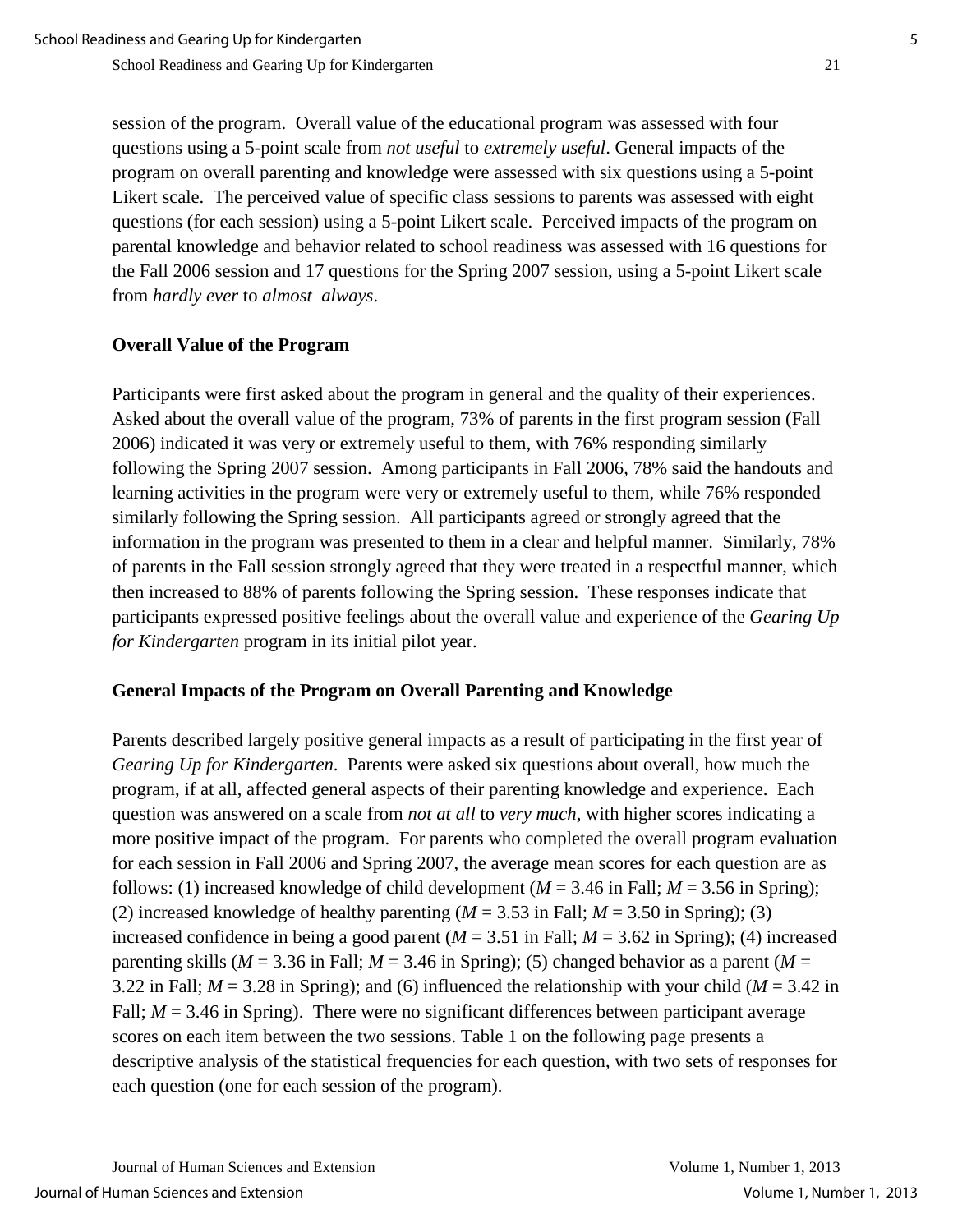| Table 1. General Impacts of Gearing Op for Kindergarten I rogram<br><b>A</b> Little<br><b>Very</b> |            |            |                 |          |             |
|----------------------------------------------------------------------------------------------------|------------|------------|-----------------|----------|-------------|
| Overall, how much, if at all,                                                                      | Not at All | <b>Bit</b> | <b>Somewhat</b> | A Lot    | <b>Much</b> |
| did this program:                                                                                  | (1)        | (2)        | (3)             | (4)      | (5)         |
|                                                                                                    |            | 6.8%       | 49.2%           | 35.6%    | 8.5%        |
| Increase your knowledge about                                                                      |            | (Fall)     | (Fall)          | (Fall)   | (Fall)      |
| child development                                                                                  |            | 12%        | 36%             | 36%      | 16%         |
|                                                                                                    |            | (Spring)   | (Spring)        | (Spring) | (Spring)    |
|                                                                                                    |            | 6.8%       | 40.7%           | 45.8     | 6.8%        |
| Increase your knowledge of                                                                         |            | (Fall)     | (Fall)          | (Fall)   | (Fall)      |
| healthy parenting                                                                                  |            | 14%        | 40%             | 28%      | 18%         |
|                                                                                                    |            | (Spring)   | (Spring)        | (Spring) | (Spring)    |
|                                                                                                    |            | 6.8%       | 44.1%           | 40.7%    | 8.5%        |
| Increase your confidence in                                                                        |            | (Fall)     | (Fall)          | (Fall)   | (Fall)      |
| being a good parent                                                                                |            | 14%        | 36%             | 24%      | 26%         |
|                                                                                                    |            | (Spring)   | (Spring)        | (Spring) | (Spring)    |
|                                                                                                    |            | 10.2%      | 49.2%           | 35.6%    | 5.1%        |
|                                                                                                    |            | (Fall)     | (Fall)          | (Fall)   | (Fall)      |
| Increase your skills as a parent                                                                   |            | 14%        | 44%             | 24%      | 18%         |
|                                                                                                    |            | (Spring)   | (Spring)        | (Spring) | (Spring)    |
| Change your behavior as a parent                                                                   | 1.7%       | 15.3%      | 45.8%           | 33.9%    | 3.4%        |
|                                                                                                    | (Fall)     | (Fall)     | (Fall)          | (Fall)   | (Fall)      |
|                                                                                                    |            | 20%        | 48%             | 16%      | 16%         |
|                                                                                                    |            | (Spring)   | (Spring)        | (Spring) | (Spring)    |
|                                                                                                    |            | 11.9%      | 39%             | 44.1%    | 5.1%        |
| Influence your relationship with                                                                   |            | (Fall)     | (Fall)          | (Fall)   | (Fall)      |
| your child                                                                                         |            | 16%        | 42%             | 22%      | 20%         |
|                                                                                                    |            | (Spring)   | (Spring)        | (Spring) | (Spring)    |

*Table 1. General Impacts of Gearing Up for Kindergarten Program* 

In general, participating parents indicated very positive impacts from being involved in *Gearing Up for Kindergarten*. Of significant interest was the fact that the percentage of participants indicating that the program *very much* impacted their parenting in different areas generally increased substantially from the Fall 2006 session to the Spring 2007 session of the program. This increase may have represented either increased comfort level with the program or maturation of the program facilitators in working with participants.

About half of the participants (44% in Fall and 52% in Spring) indicated the program increased their knowledge of child development *a lot* or *very much*. Similarly, 52.6% of parents noted it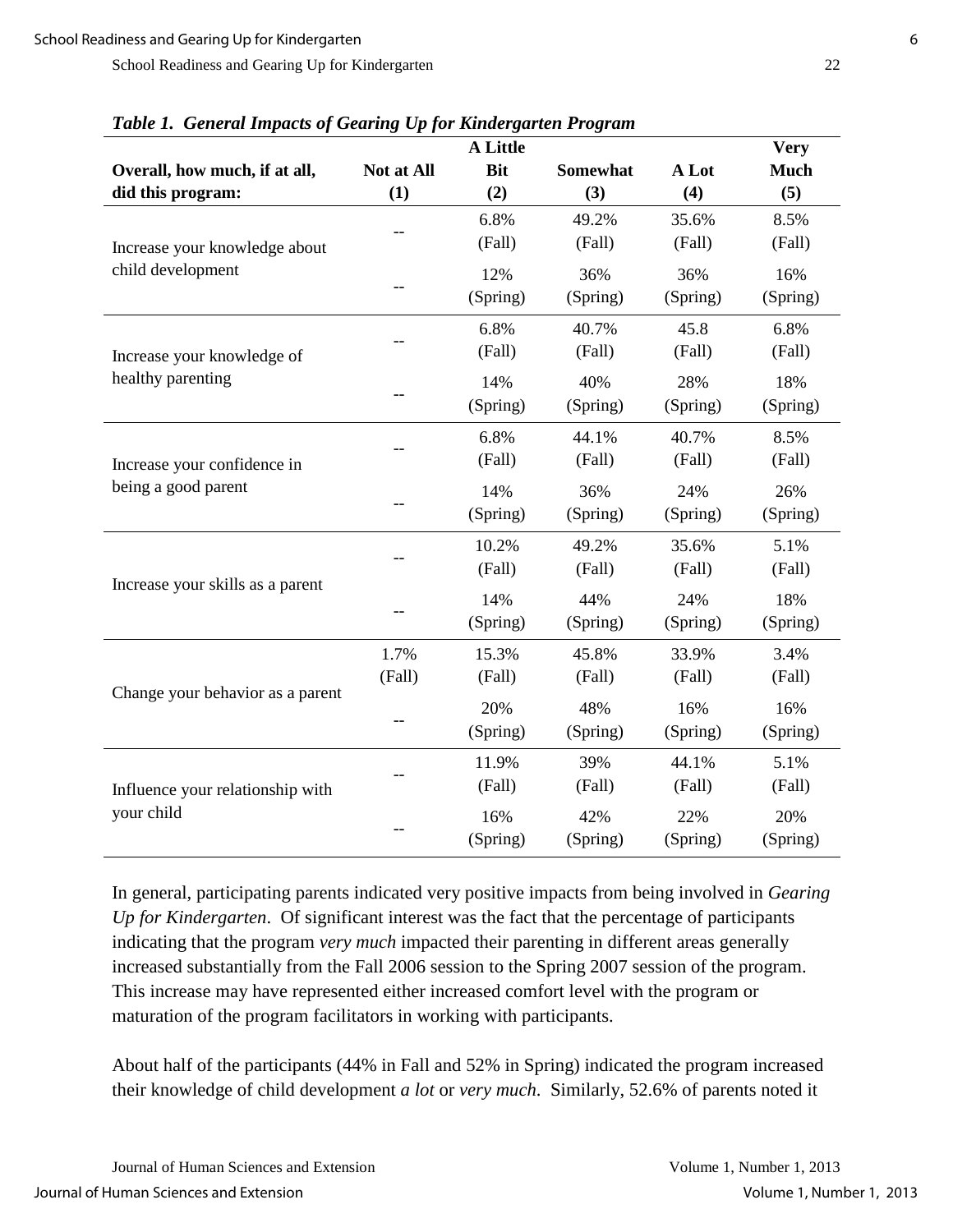increased their knowledge of healthy parenting *a lot* or *very much* (46% in Spring). Forty-nine percent (Fall) felt it increased their confidence in being a good parent *a lot* or *very much*, and 41% (Fall) said it increased their parenting skills *a lot* or *very much*. Additionally, 83% (Fall) felt it changed their parental behavior at least somewhat, and 88% (Fall) indicated that it influenced their relationship with their child positively.

## **Value of Specific Topics to Parents**

Participants were asked to rate the usefulness of different class topics on a scale ranging from *not useful* to *extremely useful*. The perceived value of specific sessions provides insight into what topics may be most helpful to parents or may need further attention.

In Fall 2006, the most highly rated session was on reading with children  $(M = 3.90)$ , while the least valued was on the importance of sleep  $(M = 3.10)$ ; however, all were rated as at least somewhat useful for participants in the program. In Spring 2007, the most highly rated session was on child safety  $(M = 4.04)$ , and six of eight topics were rated quite highly with a mean score of 3.75 or above. It seems clear that participants valued the specific topics they learned about and gained value from the learning experience. The mean score ratings for each specific topic covered in the Fall 2006 and Spring 2007 program sessions are listed in Table 2.

|                                                | $\boldsymbol{M}$ | <b>SD</b> |
|------------------------------------------------|------------------|-----------|
| <b>Class Topic – Fall 2006 Session</b>         |                  |           |
| <b>School Readiness Orientation</b>            | 3.51             | 1.02      |
| <b>Parenting Styles</b>                        | 3.76             | 1.02      |
| <b>Brain Development</b>                       | 3.58             | 1.10      |
| Raising a Reader                               | 3.90             | 1.03      |
| Choosing Effective Discipline Techniques       | 3.80             | 1.16      |
| Media Wise                                     | 3.66             | 1.29      |
| Developing Responsibility and Self-Help Skills | 3.59             | 1.31      |
| <b>Importance of Sleep</b>                     | 3.10             | 1.72      |
| <b>Class Topic - Spring 2007 Session</b>       |                  |           |
| Learning Styles and School Readiness           | 3.86             | 1.14      |
| Child Temperament                              | 3.38             | 1.58      |
| Early Literacy and Math Skills                 | 3.62             | 1.32      |
| Social and Emotional Development               | 3.86             | 1.25      |
| Guidance and Discipline Tools                  | 3.78             | 1.31      |
| Nutrition and Children                         | 3.88             | 1.29      |
| Child Safety                                   | 4.04             | 1.43      |
| Parent's Role in School Success                | 3.82             | 1.35      |

#### *Table 2. Value of Specific Class Topics in Gearing Up for Kindergarten Program*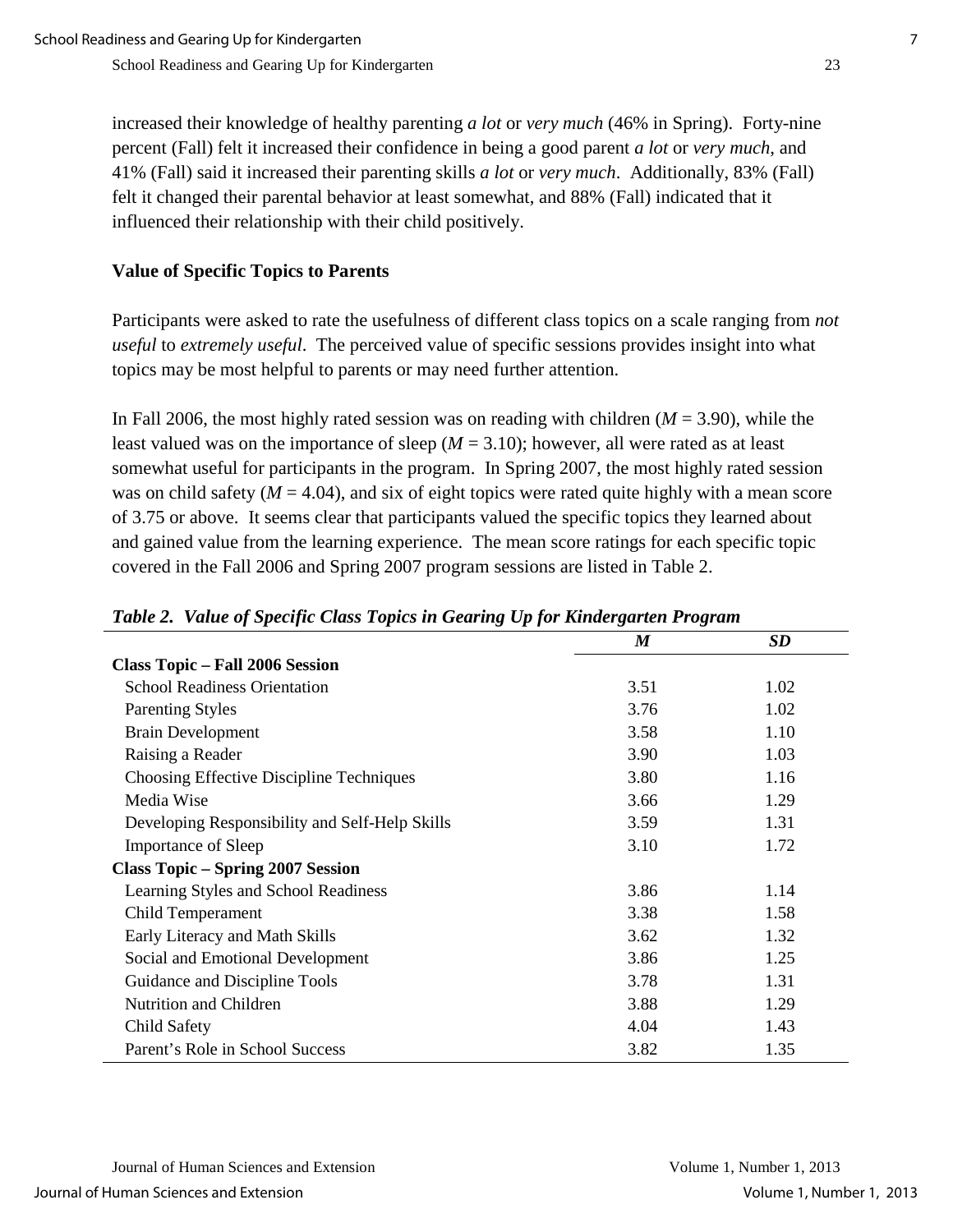## **Perceived Impacts of** *Gearing Up for Kindergarten* **on Parents**

Participants were asked to provide a retrospective assessment of their specific knowledge and activities as parents in a number of areas, both before and after participating in the *Gearing Up for Kindergarten* program. These activities by parents are linked with assisting children toward school readiness in a variety of areas and with program content. By assessing the parents' perceptions of their activities with children both before and after the program, it is possible to gain a sense of their perceptions regarding how the program may have impacted them.

Parents were asked to rate themselves on a 1 to 5 scale, with answers ranging from *hardly ever* to *almost always*. Parents were asked 16 retrospective pretest questions in the Fall session evaluation, and 17 retrospective pretest questions in the Spring session evaluation. The average mean scores for each area of parenting before participation were compared with the scores after participation, allowing a statistical comparison of significant differences using a paired-sample *t*test analysis.

Findings presented in Tables 3 and 4 on the following pages represent both sessions of the program. The summary tables are followed by a brief discussion of the findings. The findings show, based on the statistical analysis for the Fall 2006 session, that participants experienced significant differences in 15 of the 16 parental practices related to school readiness, as a possible result of their participation in the *Gearing Up for Kindergarten* program. For the Spring 2007 session, participants experienced significant differences in 16 of the 17 parental practices related to school readiness. As an example of such a difference, parents rated themselves after the Spring session on usage of "appropriate techniques in dealing with my child's temperament." The average postprogram score  $(M = 4.08)$  significantly exceeded the parents' assessment of their preprogram behavior in this area  $(M = 3.16)$ ,  $t(49) = -7.624$ ,  $p \le 0.05$ . To simplify presentation of the findings, Tables 3 and 4 include the average mean scores for each item both before and after the program, the mean difference score, and an indicator of whether the difference between scores is statistically significant at a  $p \leq 0.05$  level.

Participants in the Fall 2006 session noted small to moderate changes in 15 of the 16 parental practices, with all changes showing positive increases in a particular practice (e.g., more actively discussing a story with children, helping a child find other activities besides watching TV, etc.). Following the Spring 2007 session, they noted moderate to large changes in 16 of the 17 parental practices related to school readiness that were measured, again with all changes showing positive increases in a particular parental practice (e.g., using appropriate techniques in dealing with a child's temperament, providing healthy food choices to a child). Of interest is the fact that the magnitude of the changes reported by parents became more pronounced in the second session of the program, which may indicate increasing program effectiveness. These changes included ten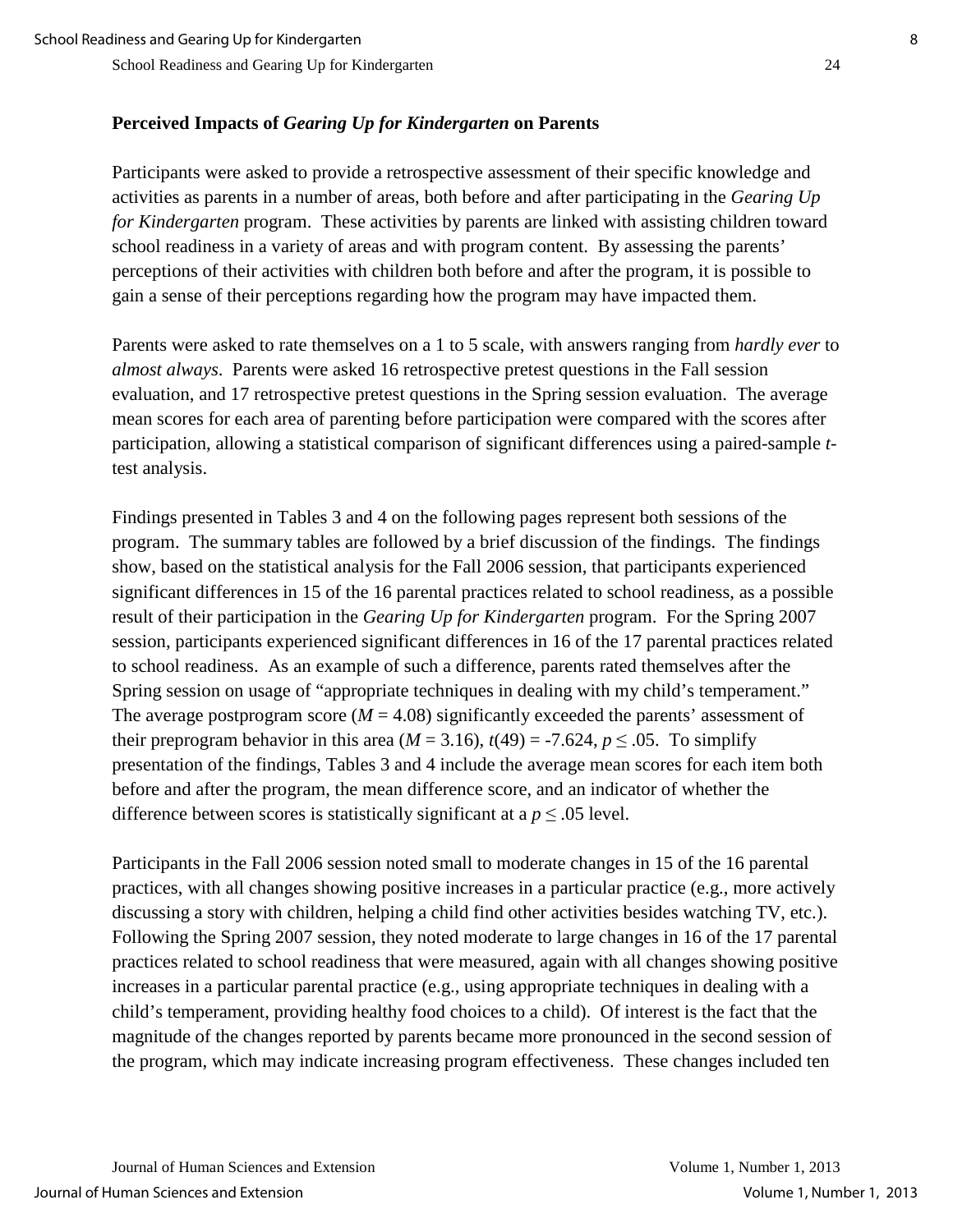substantive increases of between .40 and .70 in a specific practice, and six large increases of .75 or higher in specific parental practices.

|                 |                                                                                                       | <b>Before</b><br>Participation | Now, After<br>Participation | <b>Mean Difference</b> |
|-----------------|-------------------------------------------------------------------------------------------------------|--------------------------------|-----------------------------|------------------------|
| As a Parent, I: |                                                                                                       | (Mean Score)                   | (Mean Score)                | <b>Score</b>           |
| 1.              | Deal well with the personal impacts of                                                                | 3.95                           | 4.12                        | $.17*$                 |
|                 | being a parent.                                                                                       |                                |                             |                        |
| 2.              | Pay attention to factors that affect my<br>growing child.                                             | 3.98                           | 4.37                        | $.39*$                 |
| 3.              | Avoid anger or harshness in the<br>parenting style I use with my child.                               | 3.58                           | 4.05                        | $.47*$                 |
|                 | 4. Hold, hug, and snuggle with my child.                                                              | 4.75                           | 4.80                        | .05                    |
|                 | 5. Give my child a variety of activities<br>and learning experiences.                                 | 4.12                           | 4.49                        | $.37*$                 |
| 6.<br>my child. | Talk, laugh, sing, and converse with                                                                  | 4.46                           | 4.64                        | $.19*$                 |
| 7.              | Read with my child each day.                                                                          | 4.41                           | 4.56                        | $.15*$                 |
| 8.              | Discuss contents of a book or story<br>with my child.                                                 | 3.90                           | 4.34                        | $.44*$                 |
|                 | 9. Am patient in realizing my child tests<br>limits as he or she grows.                               | 3.73                           | 4.24                        | $.51*$                 |
|                 | 10. Focus on using positive discipline or<br>guidance with my child.                                  | 3.75                           | 4.25                        | $.51*$                 |
|                 | 11. Set and enforce rules to guide my<br>child's use of media.                                        | 3.81                           | 4.22                        | $.41*$                 |
|                 | 12. Help my child find other activities<br>besides watching TV or using a<br>computer.                | 4.00                           | 4.39                        | $.39*$                 |
|                 | 13. Assist my child in practicing self-care<br>skills (like using the toilet, zipping<br>coat, etc.). | 4.08                           | 4.32                        | $.24*$                 |
|                 | 14. Give my child choices in small areas<br>and guide those choices.                                  | 4.12                           | 4.32                        | $.20*$                 |
|                 | 15. Understand the link between my<br>child's sleep and behavior.                                     | 4.15                           | 4.32                        | $.17*$                 |
|                 | 16. Set and follow a structured bedtime<br>routine with my child each night.                          | 4.20                           | 4.41                        | $.20*$                 |
| $*_{n}$ / 05    |                                                                                                       |                                |                             |                        |

*Table 3. Perceived Impacts on Parenting of Gearing Up for Kindergarten (Fall 2006)* 

\**p ≤* .05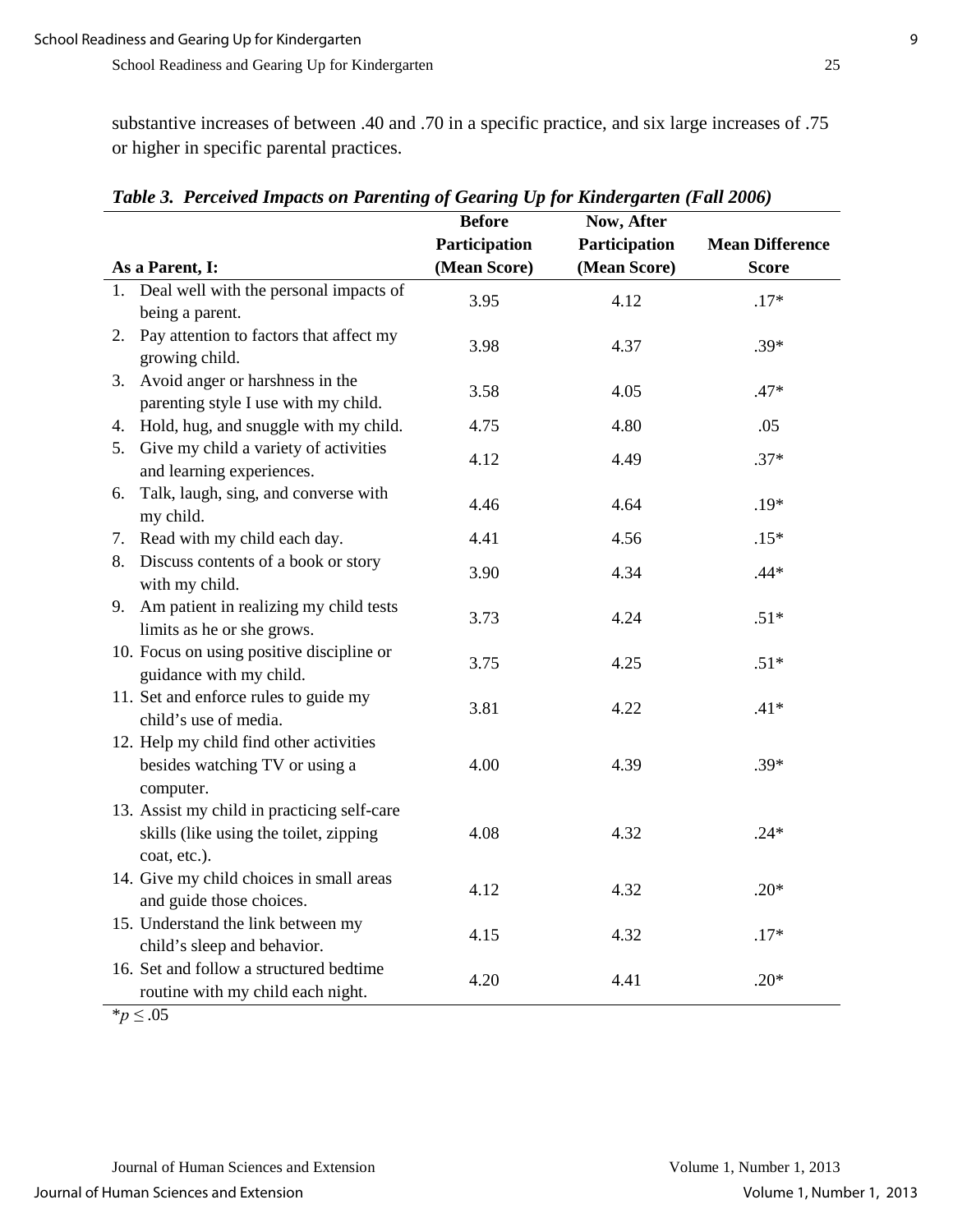|    |                                                                                                       | <b>Before</b> | $\frac{1}{2}$ $\frac{1}{2}$ $\frac{1}{2}$ $\frac{1}{2}$ $\frac{1}{2}$ $\frac{1}{2}$ $\frac{1}{2}$ $\frac{1}{2}$ $\frac{1}{2}$ $\frac{1}{2}$ $\frac{1}{2}$ $\frac{1}{2}$ $\frac{1}{2}$ $\frac{1}{2}$ $\frac{1}{2}$ $\frac{1}{2}$ $\frac{1}{2}$ $\frac{1}{2}$ $\frac{1}{2}$ $\frac{1}{2}$ $\frac{1}{2}$ $\frac{1}{2}$<br>Now, After |                        |
|----|-------------------------------------------------------------------------------------------------------|---------------|-----------------------------------------------------------------------------------------------------------------------------------------------------------------------------------------------------------------------------------------------------------------------------------------------------------------------------------|------------------------|
|    |                                                                                                       | Participation | Participation                                                                                                                                                                                                                                                                                                                     | <b>Mean Difference</b> |
|    | As a Parent, I:                                                                                       | (Mean Score)  | (Mean Score)                                                                                                                                                                                                                                                                                                                      | <b>Score</b>           |
|    | 1. Know my own and my child's                                                                         | 3.14          | 4.28                                                                                                                                                                                                                                                                                                                              | $1.14*$                |
|    | learning style.                                                                                       |               |                                                                                                                                                                                                                                                                                                                                   |                        |
| 2. | Explore issues to consider related to<br>my child's school readiness.                                 | 3.12          | 4.30                                                                                                                                                                                                                                                                                                                              | $1.18*$                |
| 3. | Understand how my child's behavior<br>is affected by his or her temperament.                          | 3.18          | 4.10                                                                                                                                                                                                                                                                                                                              | $.92*$                 |
| 4. | Use appropriate techniques in dealing<br>with my child's temperament.                                 | 3.16          | 4.08                                                                                                                                                                                                                                                                                                                              | $.92*$                 |
| 5. | Engage my child in learning in<br>"everyday" activities.                                              | 3.64          | 4.32                                                                                                                                                                                                                                                                                                                              | $.68*$                 |
| 6. | Encourage development of math skills<br>in my child in daily activities.                              | 3.38          | 4.12                                                                                                                                                                                                                                                                                                                              | $.74*$                 |
| 7. | Am attentive and understanding with<br>my child's social and emotional<br>abilities.                  | 3.68          | 4.34                                                                                                                                                                                                                                                                                                                              | $.66*$                 |
|    | 8. Practice social skills with my child,<br>including sharing, taking turns, and<br>not interrupting. | 3.92          | 4.44                                                                                                                                                                                                                                                                                                                              | $.52*$                 |
|    | 9. Encourage my child to think on his or<br>her own.                                                  | 3.70          | 4.34                                                                                                                                                                                                                                                                                                                              | $.64*$                 |
|    | 10. Use natural and logical consequences<br>with my child during discipline.                          | 3.78          | 4.32                                                                                                                                                                                                                                                                                                                              | $.54*$                 |
|    | 11. Support my child in eating healthy<br>foods.                                                      | 4.00          | 4.40                                                                                                                                                                                                                                                                                                                              | $.40*$                 |
|    | 12. Take steps in providing healthy food<br>choices to my child.                                      | 3.98          | 4.46                                                                                                                                                                                                                                                                                                                              | $.48*$                 |
|    | 13. Have my child use booster seats while<br>driving in the car.                                      | 4.76          | 4.88                                                                                                                                                                                                                                                                                                                              | .12                    |
|    | 14. Teach my child at home to understand<br>fire escape routes.                                       | 2.54          | 3.78                                                                                                                                                                                                                                                                                                                              | $1.24*$                |
|    | 15. Have my child wear properly-fitted<br>bike helmets.                                               | 3.98          | 4.38                                                                                                                                                                                                                                                                                                                              | $.40*$                 |
|    | 16. Understand my role in my child's<br>success at school.                                            | 4.04          | 4.56                                                                                                                                                                                                                                                                                                                              | $.52*$                 |
|    | 17. Plan on getting involved in my child's<br>school.                                                 | 4.04          | 4.50                                                                                                                                                                                                                                                                                                                              | .46*                   |

*Table 4. Perceived Impacts on Parenting of Gearing Up for Kindergarten (Spring 2007)* 

\**p ≤* .05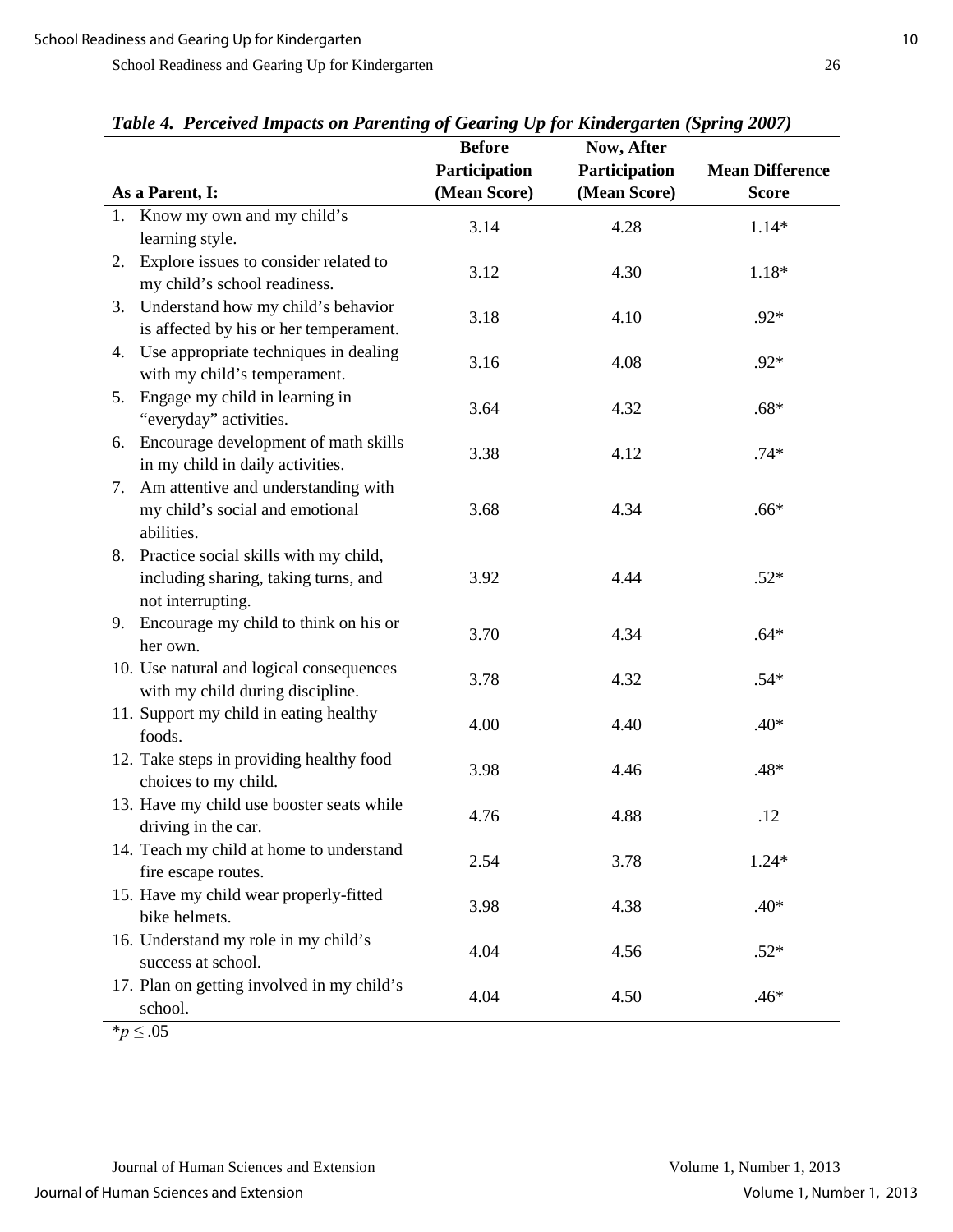School Readiness and Gearing Up for Kindergarten 11 and 2008 12 and 2008 12 and 2008 12 and 2008 12 and 2008 1

School Readiness and Gearing Up for Kindergarten 27

In the Fall 2006 session, the largest differences occurred in the following areas: being patient with a child who tests limits (.51), focusing on using positive discipline (.51), avoiding anger with a child (.47), discussing contents of a story with child (.44), setting and enforcing rules to guide media usage (.41), helping child find activities besides use of TV or computers (.39), paying attention to factors that affect child development (.39), and giving child a variety of learning experiences (.37). After the Spring 2007 session, the six largest differences reported by participants were teaching child to understand fire escape routes (1.24), exploring issues related to school readiness (1.18), knowing one's own and a child's learning style (1.14), understanding how temperament affects a child's behavior (.92), using appropriate techniques in dealing with a child's temperament (.92), and encouraging the development of math skills (.74).

#### **Discussion and Applications**

Children who are growing and preparing for entry into the school years benefit from parents who are knowledgeable and active in helping them to prepare (Epstein, 2001; Hill & Taylor, 2004). Parent education can be a positive vehicle for helping parents to feel confident, informed, and supported in their activities and decisions (DeBord et al., 1998; Duncan & Goddard, 2005). This study suggests that the parent education component of the *Gearing Up for Kindergarten* program provides significant and positive benefits for parents.

The findings were generated as a result of parents' involvement in the initial pilot year of the program. These findings indicate that the program has made a good first step in assisting parents and influencing them in a positive manner, guiding them to behave in ways that will help their children toward school readiness and positive development. The significant increases that occurred in parents' efforts with their children in specific areas were typically greater than would be expected to occur due to random chance. These findings seem to indicate that the *Gearing up for Kindergarten* program is having a positive impact with parents.

While indications are positive, limitations in the study should also be acknowledged. The sample population was largely homogeneous, being significantly Caucasian, urban, and currently married, with most participants also working part- or full-time and being quite well educated. Thus, further research with a broader population will be necessary to see whether such outcomes may be found with more diverse samples. Additionally, the use of a retrospective pretest design has been critiqued in some circles, so assessment using other evaluation methods is also recommended. While it was somewhat unusual to conduct paired *t*-test analyses for each question utilized in the retrospective questionnaire rather than simply using a summative scale for the collective set of questions, this approach was used due to the pilot nature of this project and the interest in assessing patterns of response among program participants. Although the chances of finding a "false positive" difference in mean scores that is statistically significant increases with this approach, the authors evaluating the program felt that the value of exploring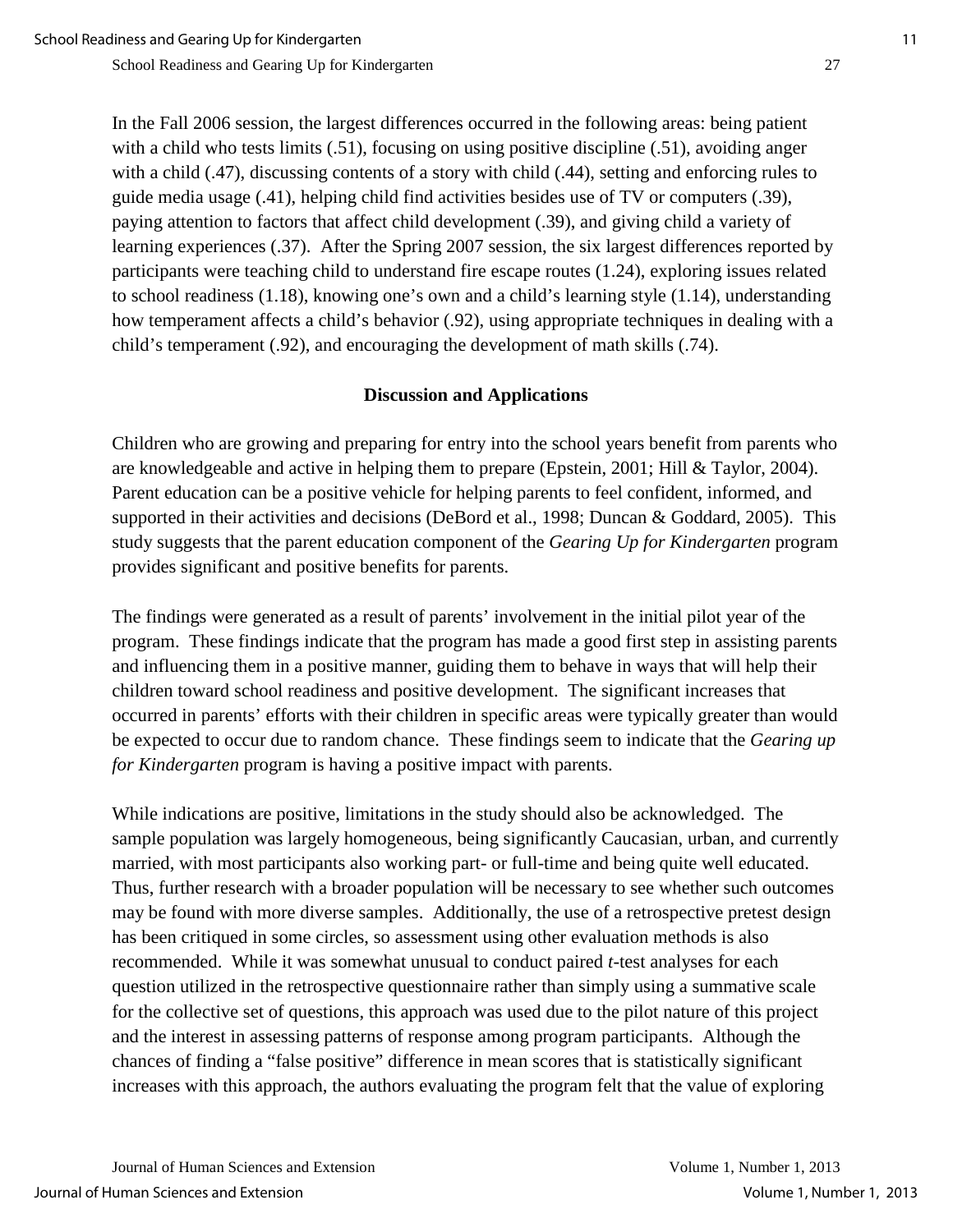the specific questions in the assessment process outweighed the limitations of using such an approach in the statistical analysis.

Key findings that deserve further consideration, and which can be applied in parent education and school readiness efforts, include the following:

- The findings showed significant differences in nearly all parental practices for participants before and after their participation in *Gearing Up for Kindergarten*. The period of time prior to a child's entry into school may be a key learning opportunity for engaging parents and increasing their knowledge and efforts regarding child development and school readiness.
- High levels of satisfaction with the overall value of the program suggest that parent education and programming efforts that are well-designed and well-implemented, even in the first year, may be more likely to yield positive gains for parents and their children.
- Parental practices that showed evidence of change over time provide insight into areas of opportunity and growth for parents. Practices that showed greater evidence of participant change may be areas in which parents have the most opportunity to grow or to which they are more likely to respond in an educational setting. An awareness of these areas can help in planning parent education content and delivery.
- The combination of parent-child interaction time and a parent education session may provide parents an increased motivation to be involved, greater understanding of their child, and an opportunity to take concrete steps to guide a child's school readiness.
- Parents of pre-kindergarten children have the opportunity to focus on their parenting and child development because entry into school is a key step during the developmental years. Parents are likely to be responsive to parent education offerings that highlight this step and provide them with knowledge and skills to assist their children with school readiness.

These and other implications that arise from the implementation and evaluation of the program furnish a set of useful findings to consider in refinement of the program design and its development in the future.

The evidence suggests that the *Gearing Up for Kindergarten* program has made a good first step in developing a parent education program that assists parents and influences them in a positive manner. Parents in the program tend to indicate changes that may help them behave in ways that will help their children toward school readiness and positive development. Furthermore, the program has the potential to make an impact on children as they prepare for kindergarten entry and school success. Such an approach can make a difference for parents seeking to understand the expectations for children entering the school environment and also to provide a supportive atmosphere for making a successful transition to the kindergarten experience.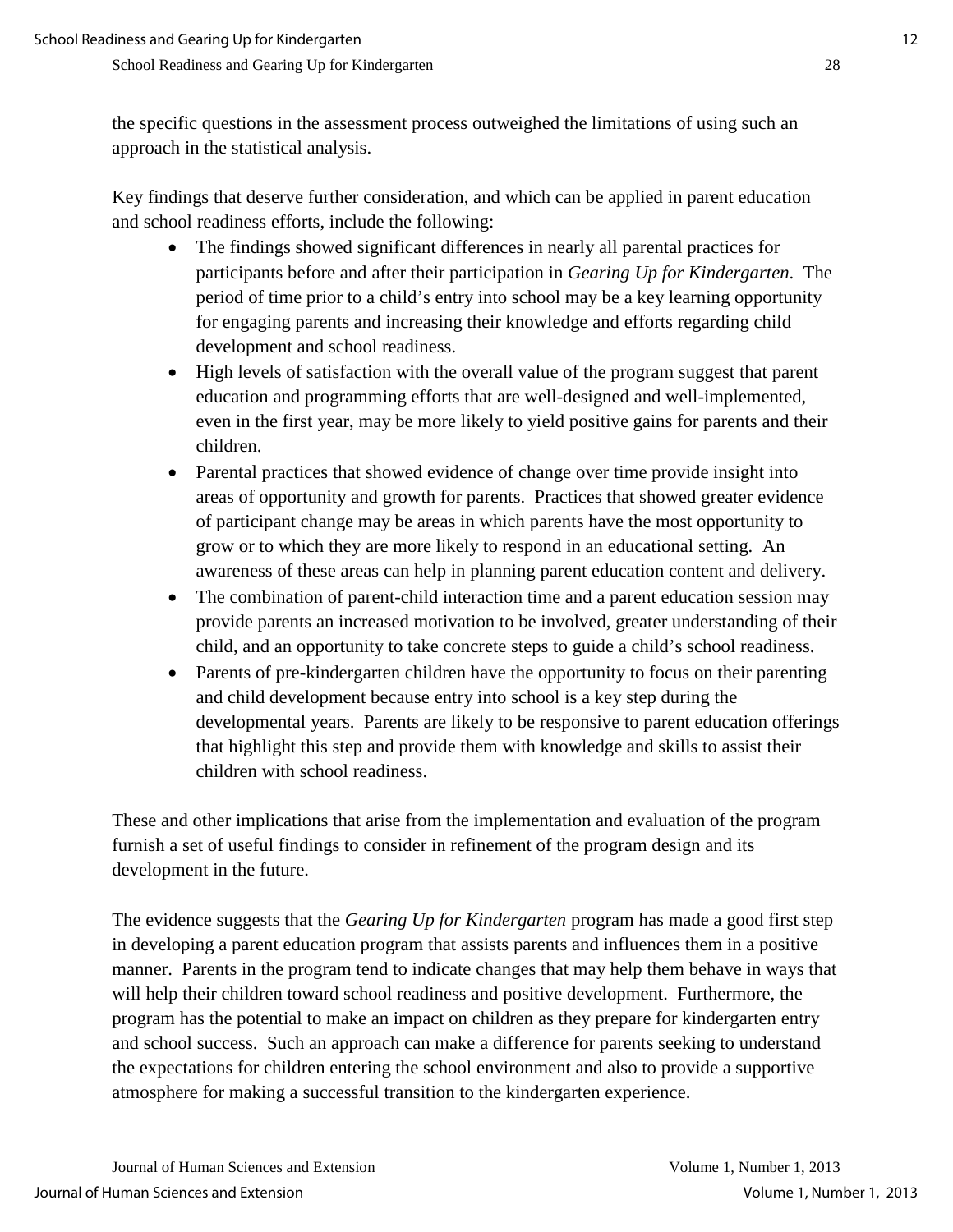#### **References**

- DeBord, K., Roseboro, J. D., & Wicker, K. M. (1998). Creative approaches to parenting education. *Journal of Extension, 36*(5). Available at http://www.joe.org/joe/1998october/a1.html
- Duncan, S. F., & Goddard, H. W. (2005). *Family life education: Principles and practices for effective outreach*. Thousand Oaks, CA: Sage Publications.
- El Nokali, N. E., Bachman, H. J., & Votruba-Drzal, E. (2010). Parental involvement and children's academic and social development in elementary school. *Child Development, 81*(3), 988–1005. doi:0.1111/j.1467-8624.2010.01447.x
- Epstein, J. (2001). *School, family, and community partnerships*. Boulder, CO: Westview Press.
- Hall, J. M. (2007). Strong fathers as strong teachers: Supporting and strengthening a child's education. In S. E. Brotherson & J. M. White (Eds.), *Why fathers count: The importance of fathers and their involvement with children* (pp. 319–334). Harriman, TN: Men's Studies Press.
- Heckman, J. J. (2000). Policies to foster human capital. *Research in Economics, 54*(1), 3–56. doi:10.1006/reec.1999.0225
- Henderson, A. T., & Berla, N. (1994). *A new generation of evidence: The family is critical to achievement*. Washington, DC: National Committee for Citizens in Education. Available at http://www.eric.ed.gov/PDFS/ED375968.pdf
- Hill, N. E., & Taylor, L. C. (2004). Parental school involvement and children's academic achievement: Pragmatics and issues*. Current Directions in Psychological Science, 13*(4), 161–164. doi:10.1111/j.0963-7214.2004.00298.x
- Kettner, P. M., Moroney, R. M., & Martin, L. L. (2012). *Designing and managing programs: An effectiveness-based approach* (4<sup>th</sup> ed.). Thousand Oaks, CA: Sage Publications.
- Kock, J. (2003). Children's literacy: Children's books for healthy families. *Journal of Extension, 41*(2). Available at http://www.joe.org/joe/2003april/a7.shtml
- McLanahan, S. (Ed.) (2005). School readiness: Closing ethnic and racial gaps. *The Future of Children, 15*(1). Princeton, NJ: The Brookings Institution. Available at http://futureofchildren.org/futureofchildren/publications/journals/journal\_details/index.x ml?journalid=38
- Merkowitz, R. F., Jelley, K., Collins, E., & Arkin, C. F. (1997). Backpack buddies: A newsletter series for parents. *Journal of Extension, 35*(5). Available at http://www.joe.org/joe/1997october/iw3.html
- Minnesota Department of Education. (2007). *Minnesota school readiness study: Developmental assessment at kindergarten entrance.* Roseville, MN: Minnesota Department of Education.
- Mulroy, M. T., Goldman, J., & Wales, C. (1998). Affluent parents of young children: Neglected parent education audience. *Journal of Extension, 36*(1). Available at http://www.joe.org/joe/1998february/a2.html